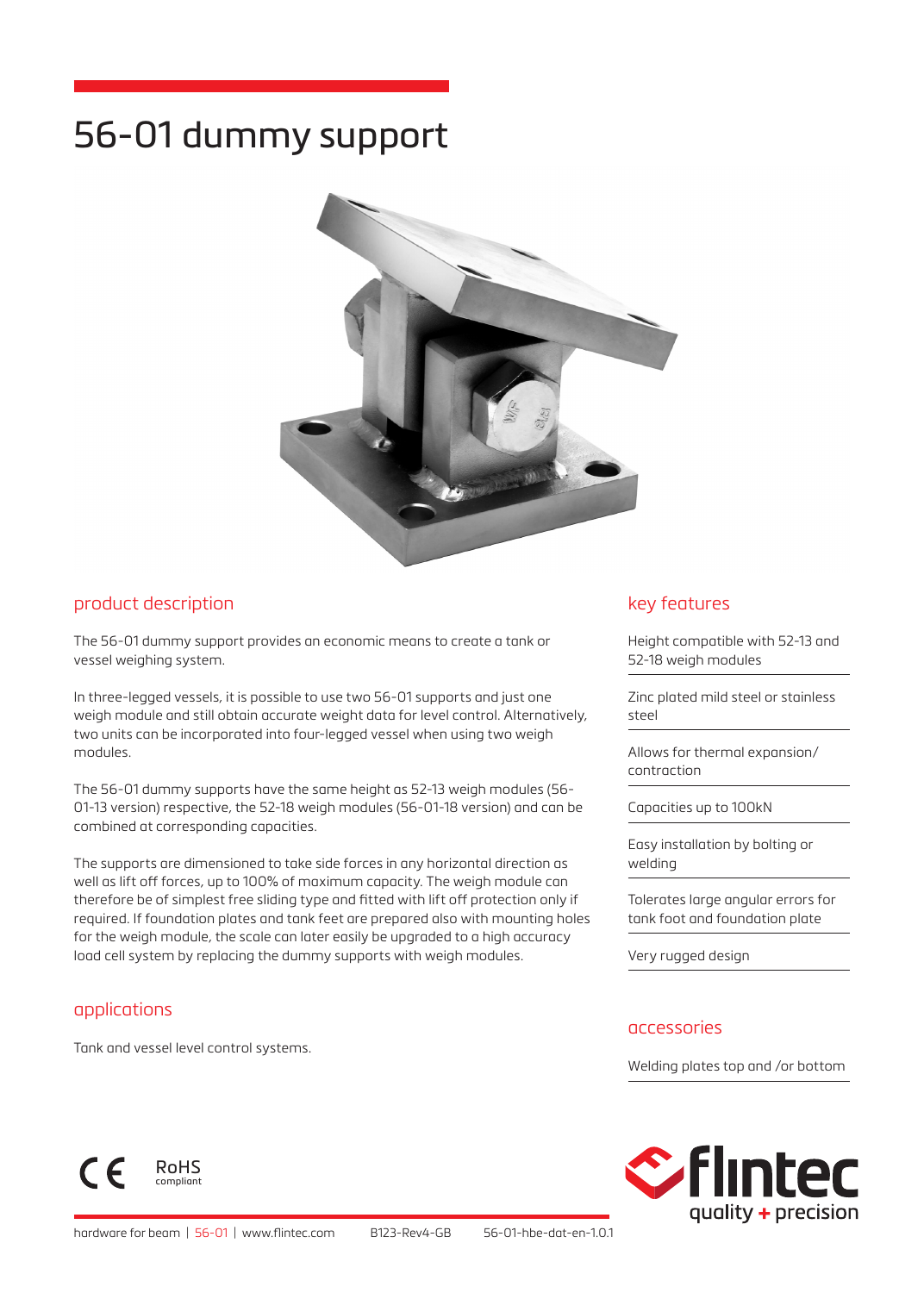### product dimensions (mm)

L1 L2

 $\bigoplus \bigoplus$ 



WP\* - welding plate for top and/or bottom (accessory)

G\* - gap 5 mm for thermal expansion/ contraction

ØD\* - for mounting bolts

Note: The support withstands side forces and lift off forces to 100% of rated capacity

| Version                                      | Capacity                          | H1  | H <sub>2</sub> | H <sub>3</sub> |     | L <sub>2</sub> | L <sub>3</sub> | W <sub>1</sub> | W <sub>2</sub> |     | D    | Mount-<br>ing bolts |
|----------------------------------------------|-----------------------------------|-----|----------------|----------------|-----|----------------|----------------|----------------|----------------|-----|------|---------------------|
| $56 - 01 - 13$<br>(compatible<br>with 52-13) | 20 kN (2039 kg) / 5 klb (2268 kg) | 75  | 10             | 15             | 100 | 80             | 28             | 100            | 80             | M20 | 10   | M88.8               |
|                                              | 50 kN (5099 kg)                   | 110 | 18             | 20             | 120 | 94             | 35             | 120            | 94             | M24 | 14.5 | M128.8              |
|                                              | 100 kN (10179 kg)                 | 135 | 22             | 25             | 150 | 120            | 35             | 150            | 120            | M30 | 18.5 | M <sub>16</sub> 8.8 |
| $56 - 01 - 18$<br>(compatible<br>with 52-18) | 20 kN (2039 kg) / 5 klb (2268 kg) | 100 | 10             | 15             | 100 | 80             | 38             | 80             | 58             | M20 | -9   | M88.8               |
|                                              | 50 kN (5099 kg)                   | 135 | 18             | 20             | 100 | 76             | 48             | 100            | 76             | M24 | 11   | M108.8              |
|                                              | 100 kN (10179 kg)                 | 195 | 22             | 25             | 120 | 90             | 48             | 120            | 90             | M30 | 13.5 | M128.8              |

**T** 

CAD files for customer's own application drawings are available for download from the Flintec homepage.



L1 L2